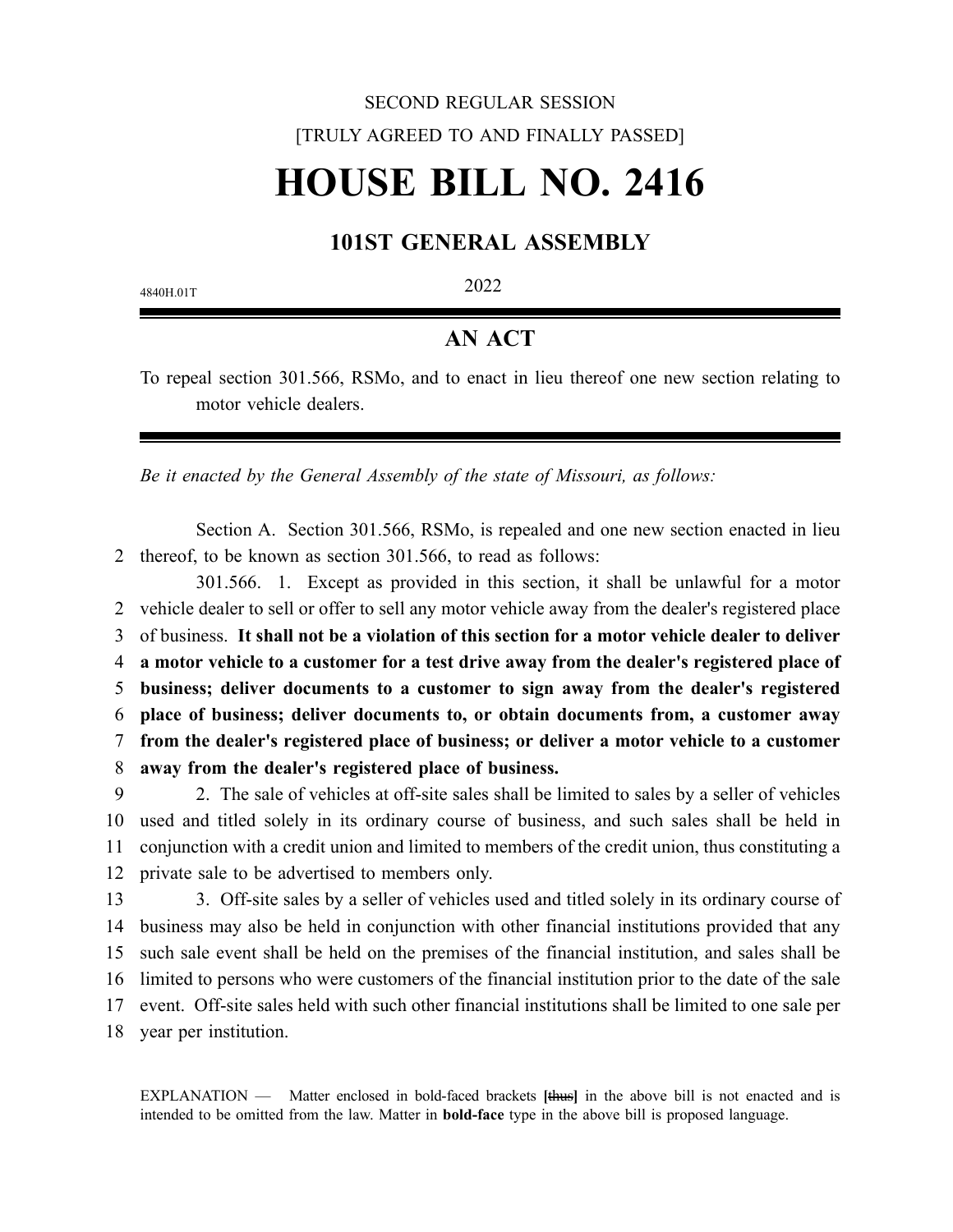### HB 2416 2

 4. A motor vehicle dealer may participate in up to two off-premise motor vehicle shows or sales annually and conduct sales of motor vehicles away from the dealer's registered place of business, which for purposes of this section shall be considered off-premise events provided the following:

(1) The off-premise event shall be conducted for not more than five consecutive days;

 (2) The off-premise event shall not require any motor vehicle dealer participant to pay an unreasonably prohibitive participation fee:

 (a) Participation fees may include those costs reasonably necessary for the off-premise event such as rental of real property and provision of insurance coverage;

 (b) If a participation fee is required, the fee shall be the same for all motor vehicle dealers participating in the event, but in no event shall any participation fee exceed five hundred dollars per participant;

 (3) A majority of motor vehicle dealers within a class of dealers described in subsection 3 of section 301.550 that are located within the city or town in which the off- premise event is situated participate in the event or are notified via mail or electronic means and have the opportunity to participate in the event;

 (4) A majority of motor vehicle dealers within a class of dealers described in subsection 3 of section 301.550 that are located within a ten-mile radius of the location of the off-premise event participate in the event or are notified via mail or electronic means and have the opportunity to participate in the event;

 (5) Notices provided pursuant to subdivisions (3) and (4) of this subsection shall be provided not less than forty-five days before the off-premise event is to take place and invited dealers shall be given at least five business days to respond to the notice;

 (6) The organizer of the off-premise event shall provide a copy of the notices issued pursuant to subdivisions (3) and (4) of this subsection to the director at the time they are mailed or electronically transmitted to the prospective participants; and

 (7) No motor vehicle dealer shall participate in any off-premise event that is more than ten miles from its licensed location.

 5. Provided the requirements of this section are met, the department shall consider such events to be proper in all respects and as if each dealer participant was conducting business at the dealer's usual business location. Nothing contained in this section shall be construed as applying to the sale of motor vehicles or trailers through either a wholesale motor vehicle auction or public motor vehicle auction. A recreational motor vehicle dealer, as classified by subdivision (5) of subsection 3 of section 301.550, may participate in an off- premise event even if a majority of recreational motor vehicle dealers in a city or town do not participate in the event.